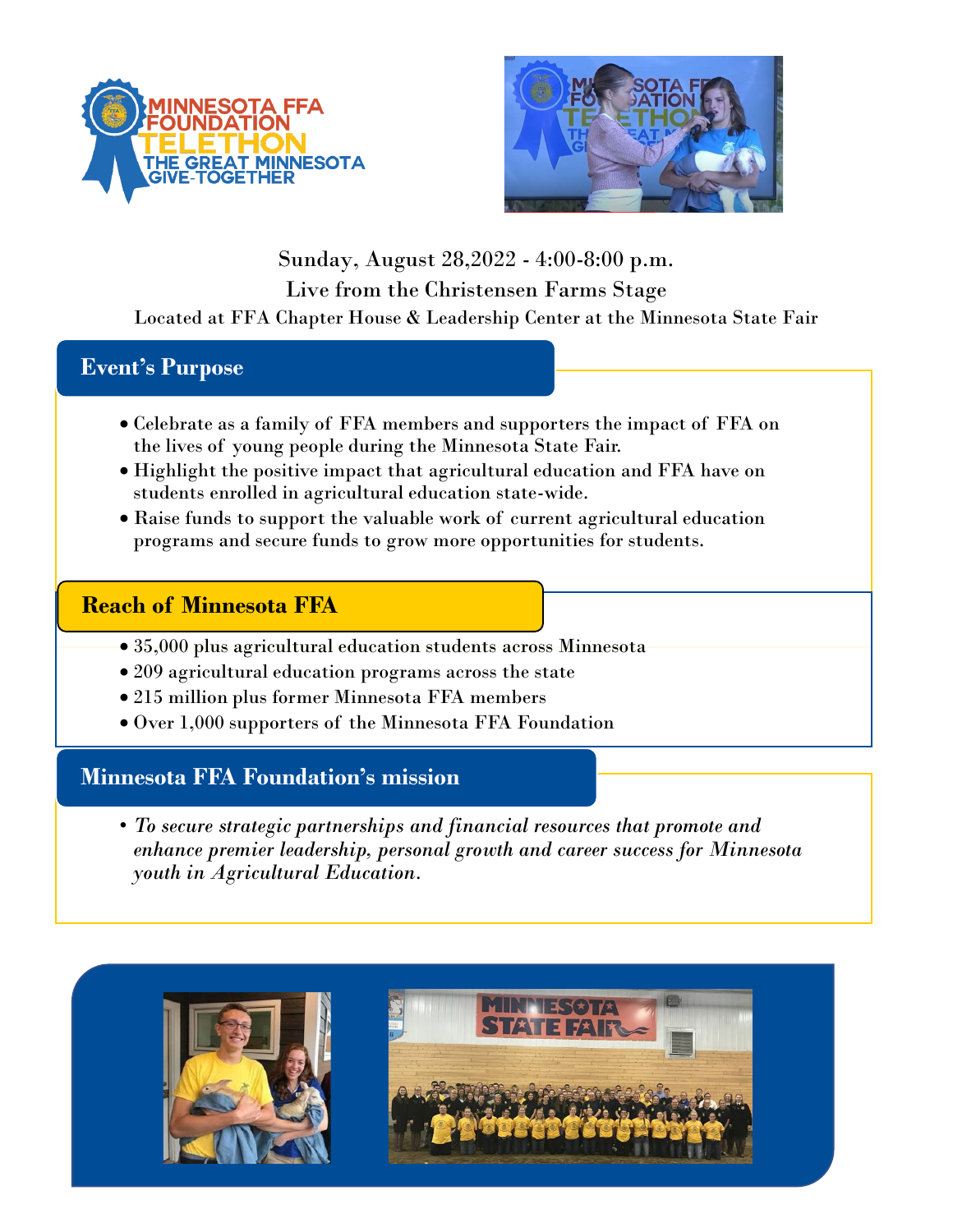# **Sponsorship Opportunities**

## **Grand Champion - \$10,000**

- **Sponsor to share a message to kick off the telethon**
- **30 second video spot at top of each hour (4 total)**
- **Logo on all telethon social media graphics**
- **Logo listed with telethon thank you gift (given to all donors at \$100 and above)**
- **Logo on telethon event page**
- **Logo on pre-event and post e-newsletter**
- **Story verbiage to include: "Story brought to you by [company name]"**

#### **Reserve Champion - \$7,500**

- **30 second video spot during telethon (2 total)**
- **Logo listed on all telethon social media graphics**
- **Logo listed with telethon thank you gift (given to all donors at \$100 and above)**
- **Logo listed on telethon event page**
- **Logo listed on pre-event and post e-newsletter**
- **Story verbiage to include: "Story brought to you by [company name]"**

## **Purple Ribbon - \$5,000**

- **• Name listed on all telethon social media graphics**
- **Name listed with telethon thank you gift (given to all donors at \$100 and above)**
- **Name listed on telethon event page**
- **Name listed on pre-event and post e-newsletter**
- **Story verbiage to include: "Story brought to you by [company name]"**

### **Blue Ribbon - \$2,500**

- **Name listed with telethon thank you gift (given to all donors at \$100 and above)**
- **Name listed on telethon event page**
- **Name listed on pre-event and post e-newsletter**

### **Included at All Levels**

- **Listed in the press release -Sponsorship confirmed by August 1, 2022**
- **Listing on Minnesota FFA Foundation website**
- **Thank you letter and receipt of 501c3 donation**

### **Matching funds sponsor opportunity available! Inquire for more details.**

**Secure your sponorship now!** For more information, contact:

Val Aarsvold, Executive Director 507-259-3586 / val.aarsvold@mnffafoundation.org